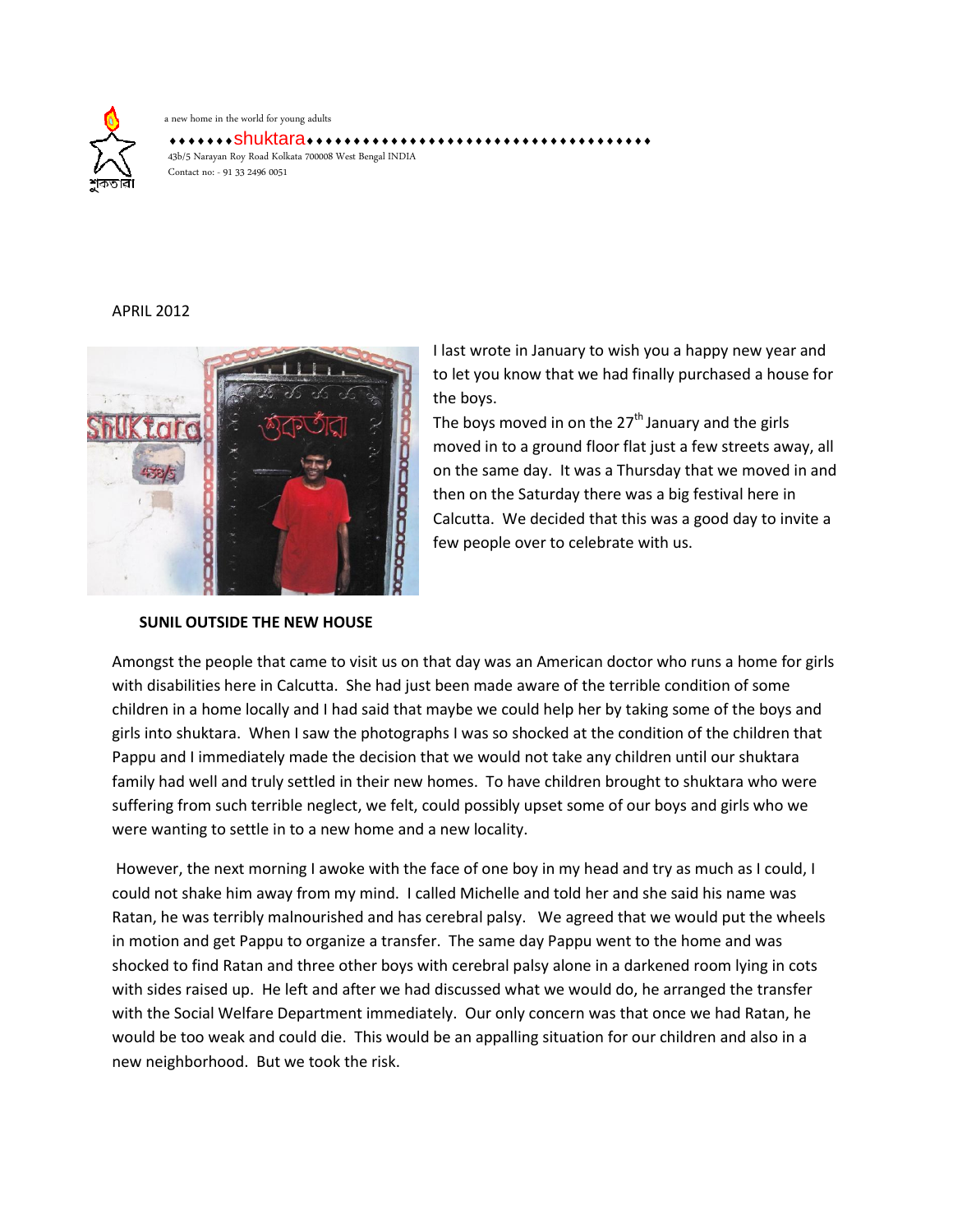



## **THE PHOTOS OF RATAN THAT I COULD NOT GET OUT OF MY MIND**

It was a very emotional moment when Ratan was brought through the door of our new home. He really did signal a new beginning here and everyone seemed to spring into action in their new roles as carers and older brothers and sisters.

Ratan had been abandoned on the street in Kalighat about 2 years back and after being refused entry to the Missionaries of Charity was taken in to this home, where for two years, he lay alone on a bed in a darkened room, with three other boys. He was force fed occasionally and beaten when he urinated. This was clear to us when he came, as he did not urinate for 2 days and every time we went to touch his face he screamed. For two days he had sweetened water, sweetened milk and biscuits and bread soaked in tea. He vomited often, which seems to be normal for children suffering from malnutrition when they first start receiving nutritious food. But what was amazing was for the first time, this little boy smiled and he closed his mouth in order to say "NO", when we were feeding him. Finally he had choices.

I was aware that during the early days I did not want to force the shuktara boys into roles as carers. This was their new home and we wanted them to settle happily and enjoy the new space. So for the first few days Pappu and I did the caring, the nappy changing and feeding, but after about 5 days the boys were asking me for a wheelchair, because they wanted to take him out, to push him around the house and feed him – and change his nappies!!!'

What an amazing change this has all been for Ratan. From being constantly alone he went to being constantly held and touched, bathed, oiled, dressed, fed and toileted respectfully and lovingly. He stopped closing his eyes in fear every time someone went to touch his face and spends most of his days holding the hands of one of the boys or his carer. We have now hired our 'odd-job man' Malai to be his full-time carer. The signs of malnutrition and scabies have completely disappeared and a little tummy is appearing and we are constantly greeted by the sound of him giggling. He seems to do this most at night – once the lights are turned off. Pappu and the boys tell me he laughs hysterically for about an hour until he falls peacefully asleep.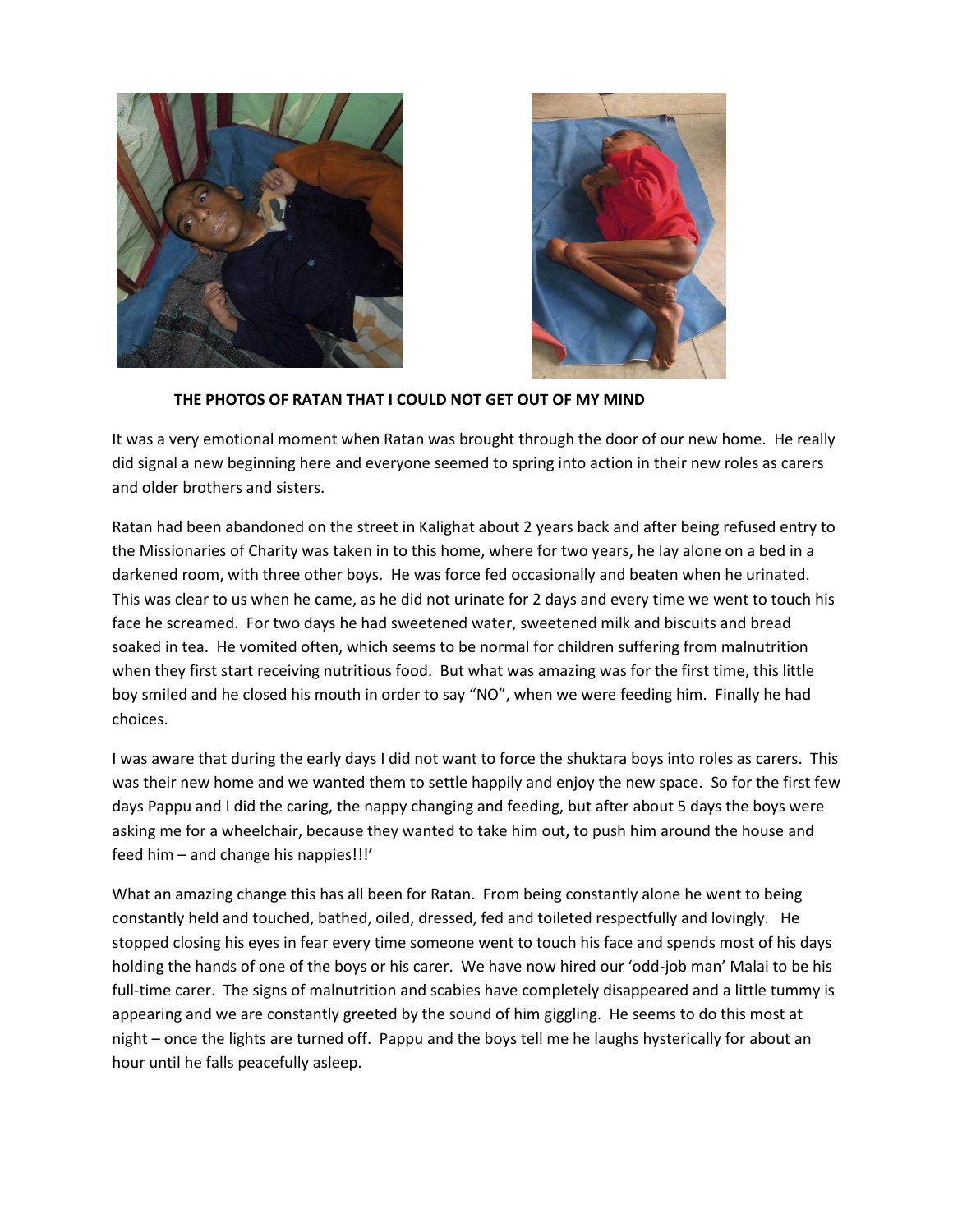Our focus this year in the UK is to increase our monthly giving. We have the funds to purchase a house for the girls and we are so very blessed with occasional gifts from our supporters, but to put shuktara on a permanent and safe footing – we are currently short of about 1,000 (gbp-sterling) per month. Our running costs for the two homes are about 3000 per month. If you know anyone that would be able to support shuktara or are perhaps looking to support a charity, please pass on the shuktara details and we will be in touch with them.

Can I take this opportunity again to thank all of you for your generosity, your regular and occasional gifts of money that allow us to continue caring for the shuktara family. There have been some large donations this year as well as some smaller ones and every rupee that comes to us here in India is used to pay salaries, to buy the food, to pay the school fees, the transportation fees and electric/gas charges and we cannot express our thanks in words. I hope the photos show you how much your money can actually change lives.

Particularly this year I would like to thank Emily Howling from Mellor in Greater Manchester, who was crowned Mellor Rose Queen in 2011 and chose to support shuktara during the course of her reign. I know that everyone has had great fun taking part in the events that Emily and her friends and family have organized in that part of the world and she is on course for a record breaking fundraising reign. Our thanks to Emily and everyone involved. If you still wish to support her, there are justgiving pages on the internet that clearly mention Mellor Church Rose Queen charity - just type in Shuktara Trust (UK). You have until the end of June, when her reign sadly comes to an end. THANK YOU EMILY

On the 1<sup>st</sup> July we celebrate 13 years of shuktara. I started shuktara on 1<sup>st</sup> July 1999 with Anna and Sunil, who are still a very important part of our lives and we would like to have a "SUPPORTERS CELEBRATION" on Sunday 1<sup>st</sup> July in Maida Vale at Xen's restaurant "Tsiakkos". If you would like to attend, please get in touch with me or Sue Tungay and we will get an official invitation sent out to you.

People have expressed an interest in collection/gift boxes to collect money for shuktara. We are in discussions at the moment about ordering or making these up and if you are interested, again, please contact me or Sue Tungay.



 **RATAN ARRIVES AT SHUKTARA**